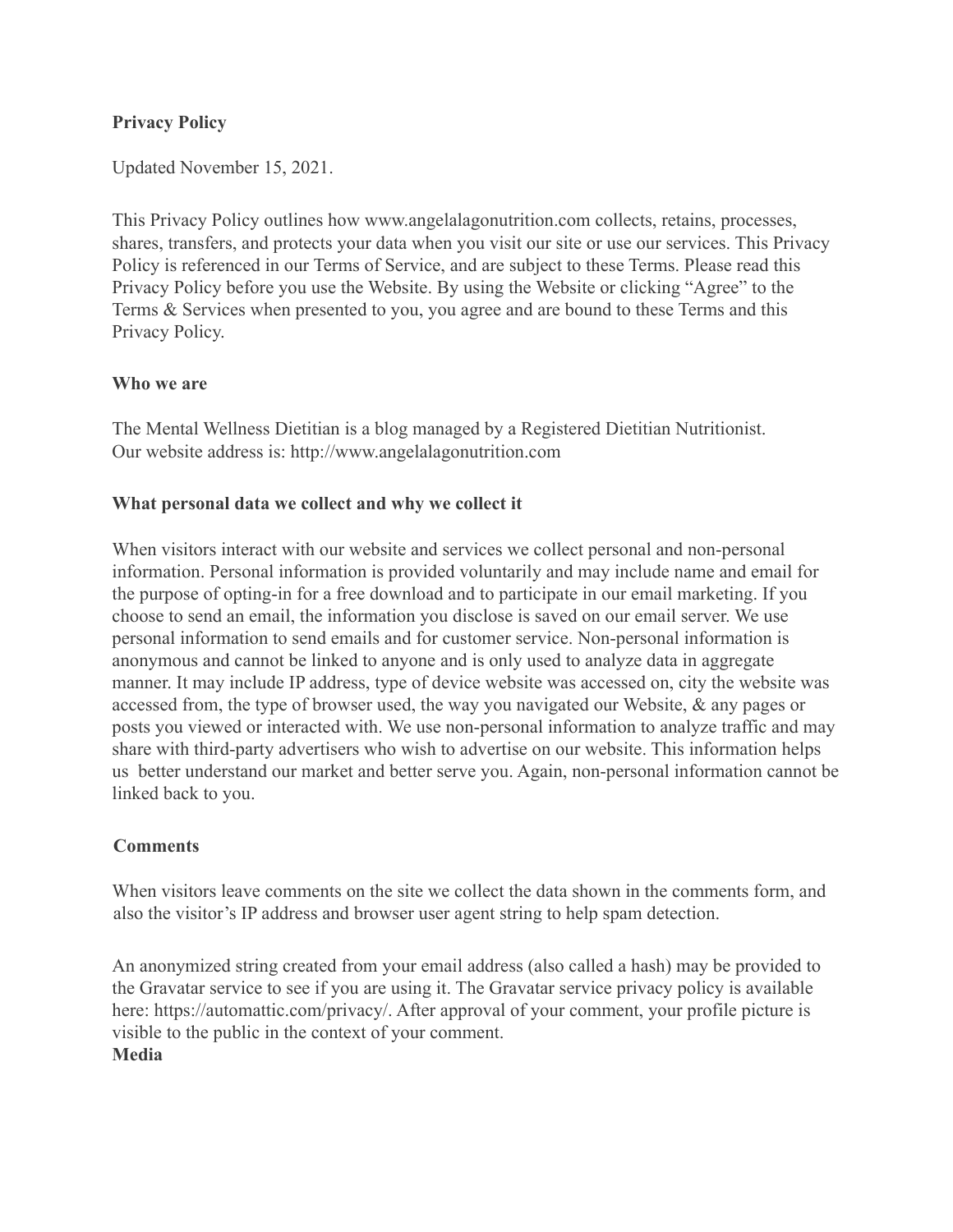If you upload images to the website, you should avoid uploading images with embedded location data (EXIF GPS) included. Visitors to the website can download and extract any location data from images on the website.

#### **Contact forms**

The Mental Wellness Dietitian does not use contact forms.

#### **Cookies**

If you leave a comment on our site you may opt-in to saving your name, email address and website in cookies. These are for your convenience so that you do not have to fill in your details again when you leave another comment. These cookies will last for one year.

If you visit our login page, we will set a temporary cookie to determine if your browser accepts cookies. This cookie contains no personal data and is discarded when you close your browser.

When you log in, we will also set up several cookies to save your login information and your screen display choices. Login cookies last for two days, and screen options cookies last for a year. If you select "Remember Me", your login will persist for two weeks. If you log out of your account, the login cookies will be removed.

If you edit or publish an article, an additional cookie will be saved in your browser. This cookie includes no personal data and simply indicates the post ID of the article you just edited. It expires after 1 day.

### **Email**

Personal information (name, email address, IP address) provided when signing up for the email list or requesting a free download is stored by the email provider used by www.thegeriatricdietitian.com.

If you are outside of the European Union and have opted to receive any of our free or paid products, services, downloads, webinars, training, or live events, you will be automatically enrolled in our free email list. If you are within the European Union and have opted to receive any of our free or paid products, services, downloads, webinars, training, or live events, you will only be enrolled in our free email list if you have affirmatively requested to be added.

If you would like to unenroll from emails you are subscribed to, all emails contain an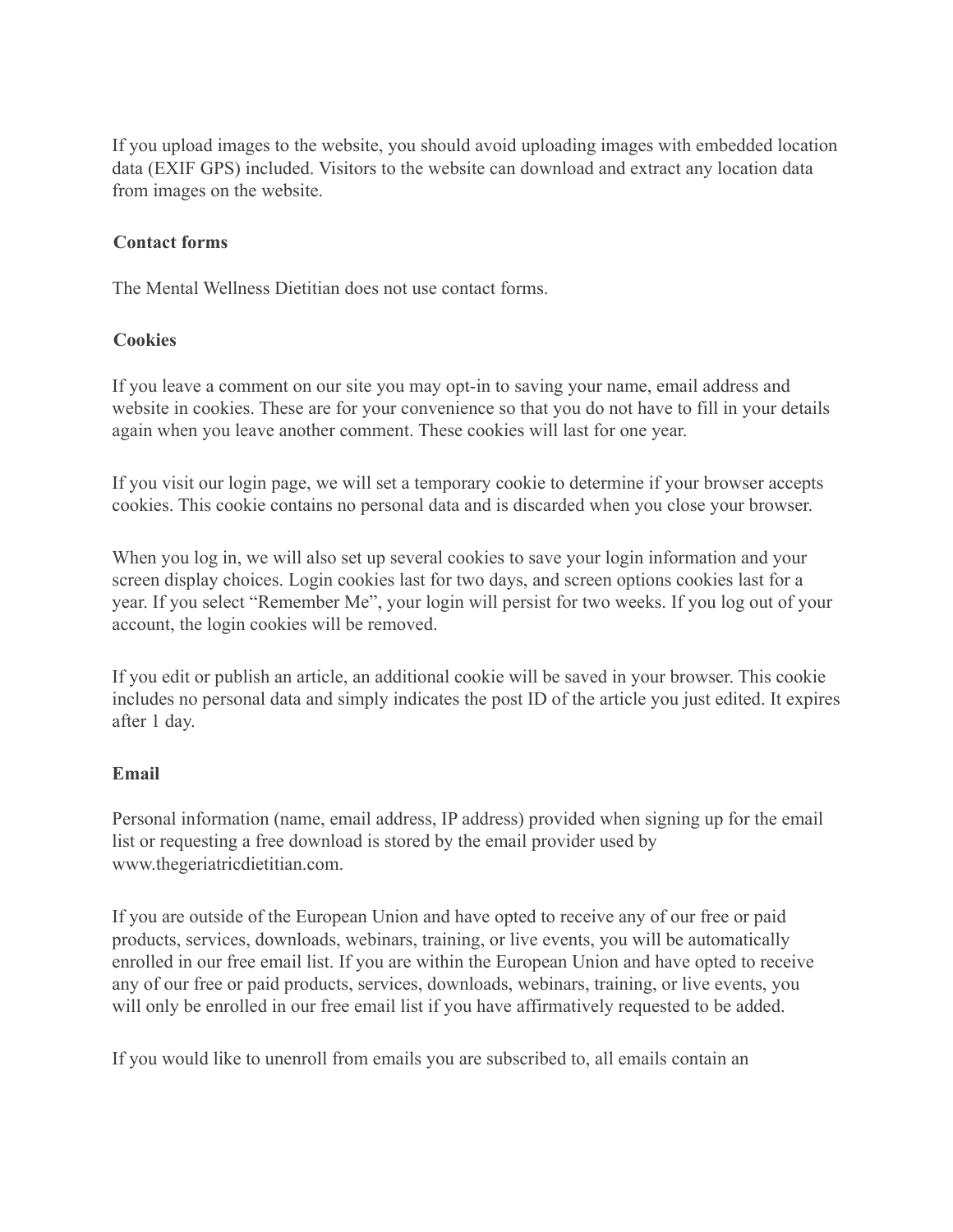unsubscribe link at the bottom, by which you can unsubscribe yourself. If you would like your email address and personal information to be permanently deleted from the database, please send an email to angela@angelalagonutrition.com with your request.

#### **Embedded content and links from other websites**

Articles on this site may include embedded content (e.g. videos, images, articles, etc.) and links from other websites. Embedded content from other websites behaves in the exact same way as if the visitor has visited the other website. These websites may collect data about you, use cookies, embed additional third-party tracking, and monitor your interaction with that embedded content, including tracking your interaction with the embedded content if you have an account and are logged in to that website. When accessing links, once you leave this website it is your responsibility to review the privacy policy of that site.

### **Analytics**

This website uses cookies through Google Analytics to determine what pages and posts are being viewed, where traffic comes from, bounce rate, time on site, etc. This data is anonymous and is used to improve the user experience.

### **Who we share your data with**

We do not use or share your personal information to send you spam or unrelated offers.

We may transfer your information due to any reorganization, restructuring, merger, sale, or other transfer of assets. We reserve the right to transfer our information, including your personal information, provided that the receiving party agrees to respect your personal information in a manner that is consistent with our Privacy Policy.

On certain occasions, we may need to share your personal information in accordance with legal obligations.

### **How long we retain your data**

If you leave a comment, the comment and its metadata are retained indefinitely. This is so we can recognize and approve any follow-up comments automatically instead of holding them in a moderation queue.

For users that register on our website (if any), we also store the personal information they provide in their user profile. All users can see, edit, or delete their personal information at any time (except they cannot change their username). Website administrators can also see and edit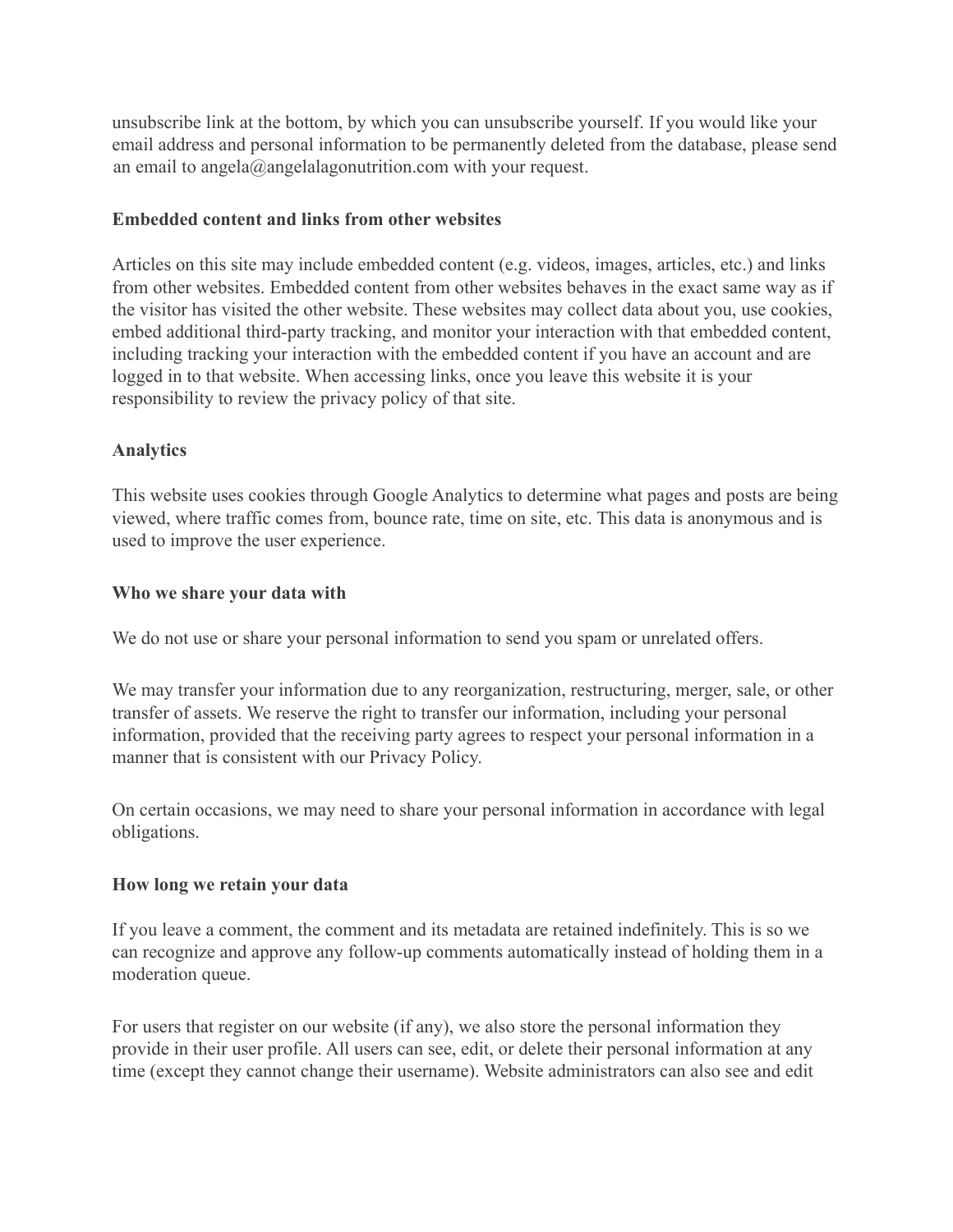## that information. **What rights you have over your data**

If you have an account on this site, or have left comments, you can request to receive an exported file of the personal data we hold about you, including any data you have provided to us. You can also request that we erase any personal data we hold about you. This does not include any data we are obliged to keep for administrative, legal, or security purposes. If you notice that any information we have on file is incorrect, you have the right to ask for it to be corrected as soon as possible. You also have the right to lodge a complaint with a supervisory authority at any time.

## **How we protect your data**

We use reasonable technical and administrative measures to protect your personal information against theft, loss, and unauthorized access, including the use of an SSL (Secure Sockets Layer) security certificate and only working with reputable third-party companies. Although we always do our best, no system is 100% secure, and therefore, we cannot guarantee the security of your personal information and cannot assume liability for improper access to it.

## **What data breach procedures we have in place**

If a data breach ever occurs, we will notify you via email as soon as possible. You will be informed of what information may have been compromised, how we corrected the breach, and how to protect yourself moving forward.

# **What third parties we receive data from**

If you make a purchase through any of the programs we are affiliates for, we will receive an email notification of the sale, which may include personal information about you, such as your name or email address. We keep this information private and will not share it with anyone.

# **Children under the age of 13**

This Website is not designed for children under the age of 13. Anyone under the age of 13 may not create an account or provide any information on this Website. We do not intentionally collect any personal information from children under the age of 13. If you are reading this and are under the age of 13, you must not use or provide any information on this website, including signing up for information, making purchases, or leaving comments.

If we ever collect or receive information from children under the age of 13 without the consent of their parents, we will delete that information as soon as possible. If you believe that we have collected information from a child under the age of 13, please contact us at